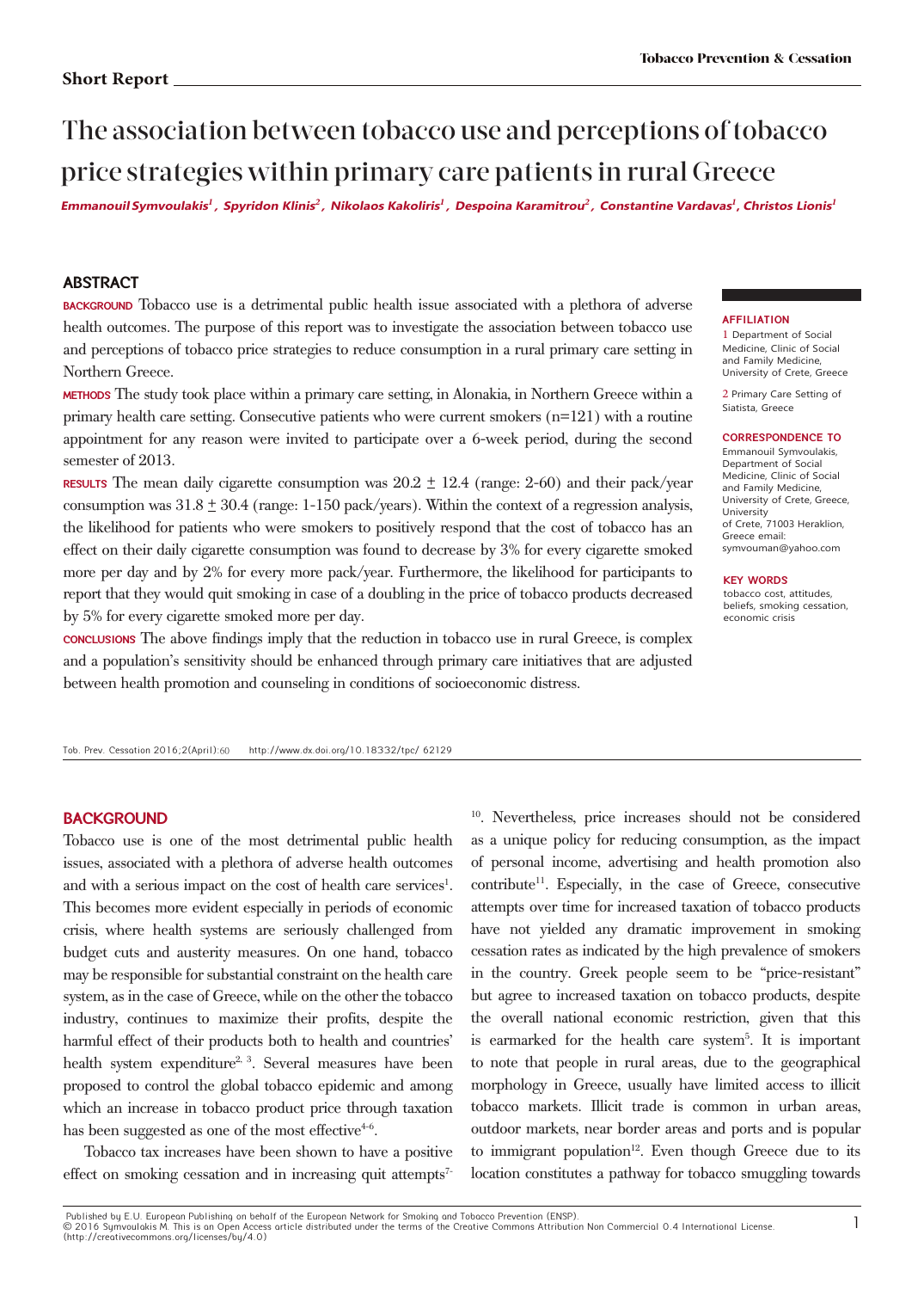## **Short Report**

the Western European countries, according to a recent study, seems to have the lowest prevalence (1%) in the identification of illicit packs among eighteen European countries<sup>13</sup>.

With the above in mind, the aim of this study was to assess the association between future tobacco use in relation to price strategies to reduce consumption, in the midst of an intense financial crisis, from a rural primary care setting in Greece.

# **Methods**

The study took place within a primary care setting, in Alonakia, in Northern Greece. Consecutive patients-smokers with a routine appointment for any reason were invited to participate over a 6-week period, during the second semester of 2013. One hundred and twenty-one patients-smokers participated in the survey, 83 males and 38 females with a mean age of 53.2(SD 15.6) years (range: 17-88 years). Seventy-two participants (59.5%) reported a net income of 500€ and less per month. Ethics approval was obtained from the Ethics Committee of Kozani General Hospital, while each participant provided written informed consent.

An original questionnaire of ten items was designed including domains on patients' attitudes and concerns towards tobacco use. The instrument was developed based on GPs' observations during regular visits in regards to smoking habit and local community-widespread views on financial crisis and its possible impact on tobacco use. A GP, not affiliated with the recruitment unit, reviewed the instrument and offered feedback. Clarity and relevance of the content were checked by testing the questionnaire among 10 respondents. Demographic data (age, sex, marital status, education, occupation and monthly income) were also collected.

The statistical analyses were performed with SPSS 20.0. Descriptive analyses were used, while a univariate logistic regression was applied to determine the association between tobacco use parameters and support for increase in tobacco taxation for which odd ratios and 95% confidence intervals (95% C.I) were also presented.

## **Results**

The mean daily cigarette consumption of the respondents was 20.2(SD 12.4) (range: 2-60) and their average pack/year consumption was 31.8(SD 30.4) (range: 1-150 pack/years). Moreover, 61.2% declared an intention to quit tobacco use during the next 12 months. Most patients-smokers (87, 71.9%) had made one or more quit attempts in the past, but only 8 (6.6%) sought personalized medical assistance to do so. Amongst participants, the most important self-reported rational for intending to quit were potential health effects

 $[60/74, (81.1\%)]$ , while the cost of tobacco was reported as a reason to quit by 7/74 (9.5%) of those who intended to quit in the next year. Even though, 52% of smokers declared that the cost of tobacco affects their daily cigarette consumption, 63.6% of respondents reported no intention to quit, even if tobacco product prices were to double.

Within a univariate regression analysis, the likelihood for participants to positively answer that tobacco cost has an effect on their daily cigarette consumption decreased by 3% for every increase of one cigarette smoked per day [Odds Ratio (OR): 0.97, 95% Confidence Interval (CI): 0.94-1.00, p=0.032] and by 2% for every one unit increase in the pack/year history of smoking (OR: 0.98, 95% CI: 0.96-0.99, p=0.0039). Furthermore, the likelihood for participants to report an intention to quit smoking if tobacco prices would double, decreased by 5% for every cigarette smoked more per day (OR: 0.95, 95% CI: 0.92-0.98, p=0.0017).

## **Discussion**

This regional study indicated an association between the number of cigarettes smoked per day and pack/year history, with reduced intention to give up smoking in case of tobacco price duplication. This finding stresses the importance of patient counseling to reduce tobacco use, as national policies may not have the ideal outcome if not supported at the grassroots level. It is through this level that the primary health care providers can offer valuable assistance and discuss tobacco use with their patients within their daily clinical practice.

Primary care makes up a promising field for the development of smoking cessation interventions<sup>14</sup>. General practitioners (GPs) have a unique opportunity to influence national smoking rates<sup>15</sup>, through the implementation of effective primary care interventions<sup>16</sup>, but may still handle poorly smoking cessation counseling15, 17. Regular healthcare visits, continuity of care and doctor-patient relationship, constitute strong elements for a successful smoking cessation intervention. Towards this direction, smoking cessation programmes, in conjunction with the clinical services offered, should be integrated in primary care<sup>18</sup>. Of course the number of smokers who state that they have received an evidence-based approach from their primary care physician in order to quit smoking remains  $low^{19, 20}$ , particularly during the steps of 'Assisting' smokers for a quit attempt and 'Arranging' for a follow-up contact process<sup>21</sup>.

A shortage of skills and knowledge, limited time, high workload and limited self-confidence in regards to tobacco prevention counseling, have been previously noted among GPs<sup>22</sup>. Furthermore, inadequate training, lack of incentives and reimbursement, may further contribute to the low level of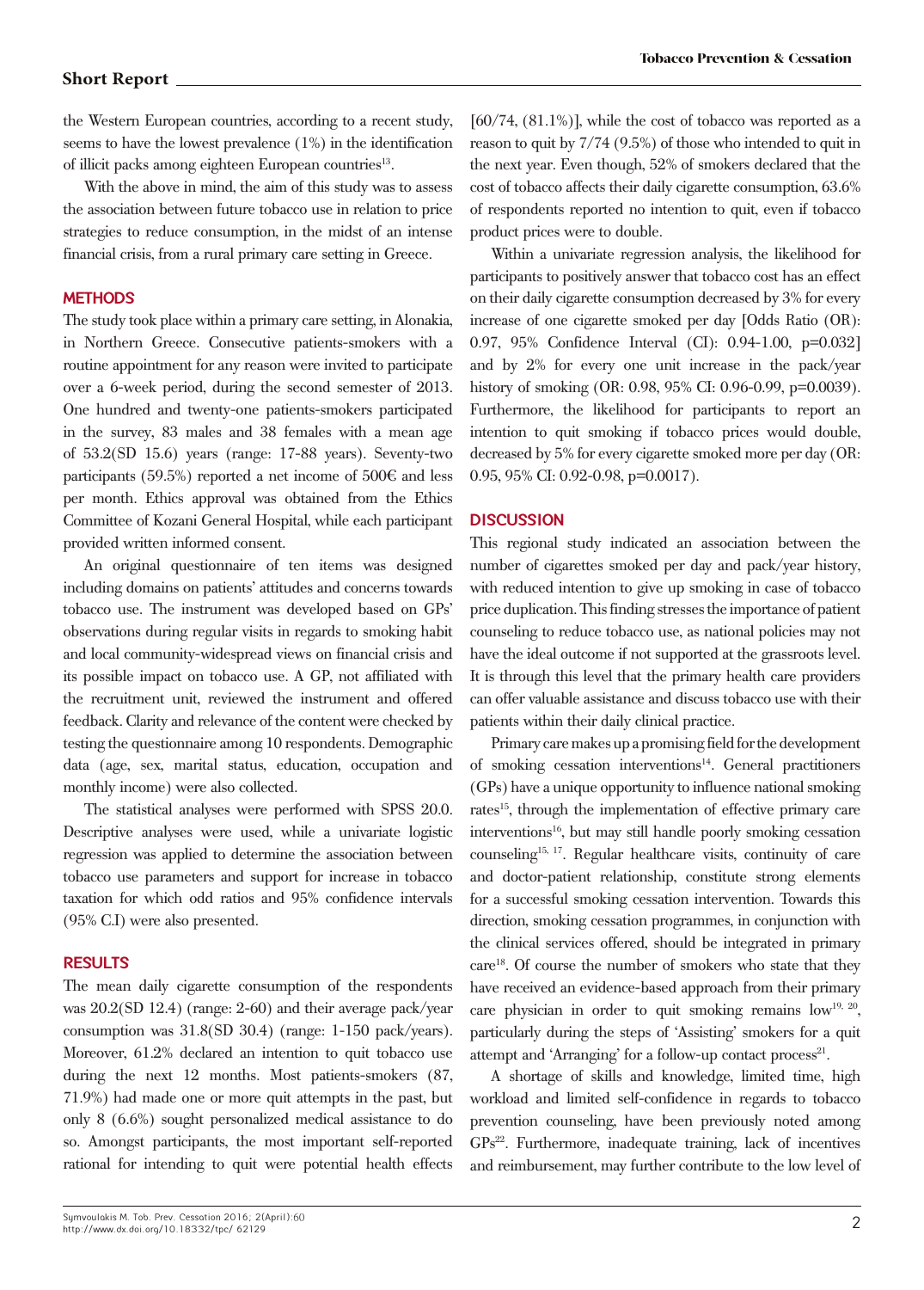# **Short Report**

engagement in smoking cessation actions17,18. Health care system organizational barriers and limited economic incentives, for the promotion of tobacco cessation counseling, may also enhance the 'inertia' of the physicians<sup>24</sup>. On the other hand, physicians as societal role players may influence smoking cessation outcomes as research among French Gpshas indicated limited efficacy of French physicians within smoking cessation as a result of their own high smoking rates<sup>25</sup>. This finding could be aligned to the observation that if  $40\%$  of Greek doctors are smokers<sup>26</sup> many may have reduced motivation to deal with smoking cessation in clinical practice.

Most smokers contemplate quitting hence tobacco control efforts and policies could strengthen the transition between contemplation and an actual quit attempt<sup>27</sup>. This should trigger an alert for health policy makers, in order to expand a supportive environment through smoking cessation services. Unfortunately, organized smoking cessation services in the Greek National Health System are limited to some urban structures of secondary and tertiary health care, thus not easily accessible by residents of rural and remote areas. This situation empowers the so called 'forgotten smokers', who have the general motivation to quit but do not have access to organized and specialized services, remaining thus without essential support<sup>28</sup>. In this direction, group counselling may be a potential solution, as research has indicated that group counselling in a health care setting may be the most successful type of intervention in supporting smokers in disadvantaged areas to  $\text{quit}^{29}$ .

Another important finding of this study is that six out of ten smokers reported a low net income per month. Increased taxation has been demonstrated as an effective method to reduce or aid quit attempts in the general population but there is evidence suggesting that these increases are ineffective at reducing income-based disparities in smoking prevalence<sup>30</sup>. Financial stress in conjunction with nicotine addiction consist a strong barrier for low-income smokers to overcome and despite the increased tobacco taxation, smoking prevalence in this population in Greece is still very high. Taking into account the above it is even more imperative to implement innovative policies for low-income smokers, in order to achieve increased cessation rates<sup>31</sup>.

The current study identified interesting regional associations between smoking characteristics and tobacco tax increases, among a limited sample of PHC patients in Northern Greece. However, we must note that this study is limited by its study design, sample size and generalizability to the population. Further research with larger population groups generalizable to patients who visit PHC services in Greece is hence warranted.

## **Conclusion**

In conclusion, rural areas 'host' many heavy smokers with a low socioeconomic status who have little intention to quit. This finding stresses the need for action in the context of primary care. Smoking cessation and prevention counseling should be a priority in the educational agenda of general practice in Greece. A possible implication of this study is that GPs might and should take a more active role in assisting their patients who wish to quit smoking.

#### **REFERENCES**

- 1. Azagba S, Sharaf M. Cigarette taxes and smoking participation: evidence from recent tax increases in Canada. Int J Environ Res Public Health. 2011 May;8(5):1583-600. doi: 10.3390/ijerph8051583
- Tsalapati K, Vardavas CI, Athanasakis K, Thireos E, Vozikis A, Pavi E, 2. Behrakis P, Kyriopoulos I. Going up in ashes? Smoking-attributable morbidity, hospital admissions and expenditure in Greece. Eur J Public Health. 2014 Mar 27. doi: 10.1093/eurpub/cku040
- 3. He P, Yano E. Tobacco companies are booming despite an economic depression. Tob Induc Dis. 2009 Jun 15;5(1):9. doi: 10.1186/1617-9625-5-9.
- 4. Sussman S, Levy D, Lich KH, Cené CW, Kim MM, Rohrbach LA, Chaloupka FJ. Comparing effects of tobacco use prevention modalities: need for complex system models. Tob Induc Dis. 2013 Jan 22;11(1):2.

doi: 10.1186/1617-9625-11-2

- 5. Vardavas CI, Filippidis FT, Agaku I, Mytaras V, Bertic M, Connolly GN, Tountas Y, Behrakis P. Tobacco taxation: the importance of earmarking the revenue to health care and tobacco control. Tob Induc Dis. 2012 Dec 27;10(1):21. doi: 10.1186/1617-9625-10-21
- World Health Organization. WHO Report on the Global Tobacco Epidemic; World Health Organization: Geneva, Switzerland, 2008. Available at: http://www.who.int/tobacco/mpower/mpower\_ report\_full\_2008.pdf (accessed 10 February 2016) 6.
- 7. Choi K, Boyle RG. Minnesota smokers' perceived helpfulness of 2009 federal tobacco tax increase in assisting smoking cessation: a prospective cohort study.BMC Public Health. 2013 Oct 18;13(1):965.

doi: 10.1186/1471-2458-13-965

- 8. Scollo M, Hayes L, Wakefield M: What price quitting? The price of cigarettes at which smokers say they would seriously consider trying to quit. BMC Public Health 2013, 13:650. doi: 10.1186/1471-2458-13-650
- 9. MacFarlane K, Paynter J, Arroll B, Youdan B: Tax as a motivating factor to make a quit attempt from smoking: a study before and after the April 2010 tax increase. J Prim Health Care 2011, 3(4):283– 288.
- 10. Centers for Disease Control and Prevention: Decrease in smoking prevalence — Minnesota, 1999–2010. MMWR Morb Mortal Wkly Rep 2011,60(5):138–141.
- 11. Godfrey C, Maynard A. Economic aspects of tobacco use and taxation policy. BMJ 1998;297:339–43.
- 12. http://www.who.int/fctc/reporting/party\_reports/greece\_annex1\_ the\_greek\_tobacco\_epidemic\_2011.pdf (The Greek Tobacco Epidemic). (assessed 10 February 2016).